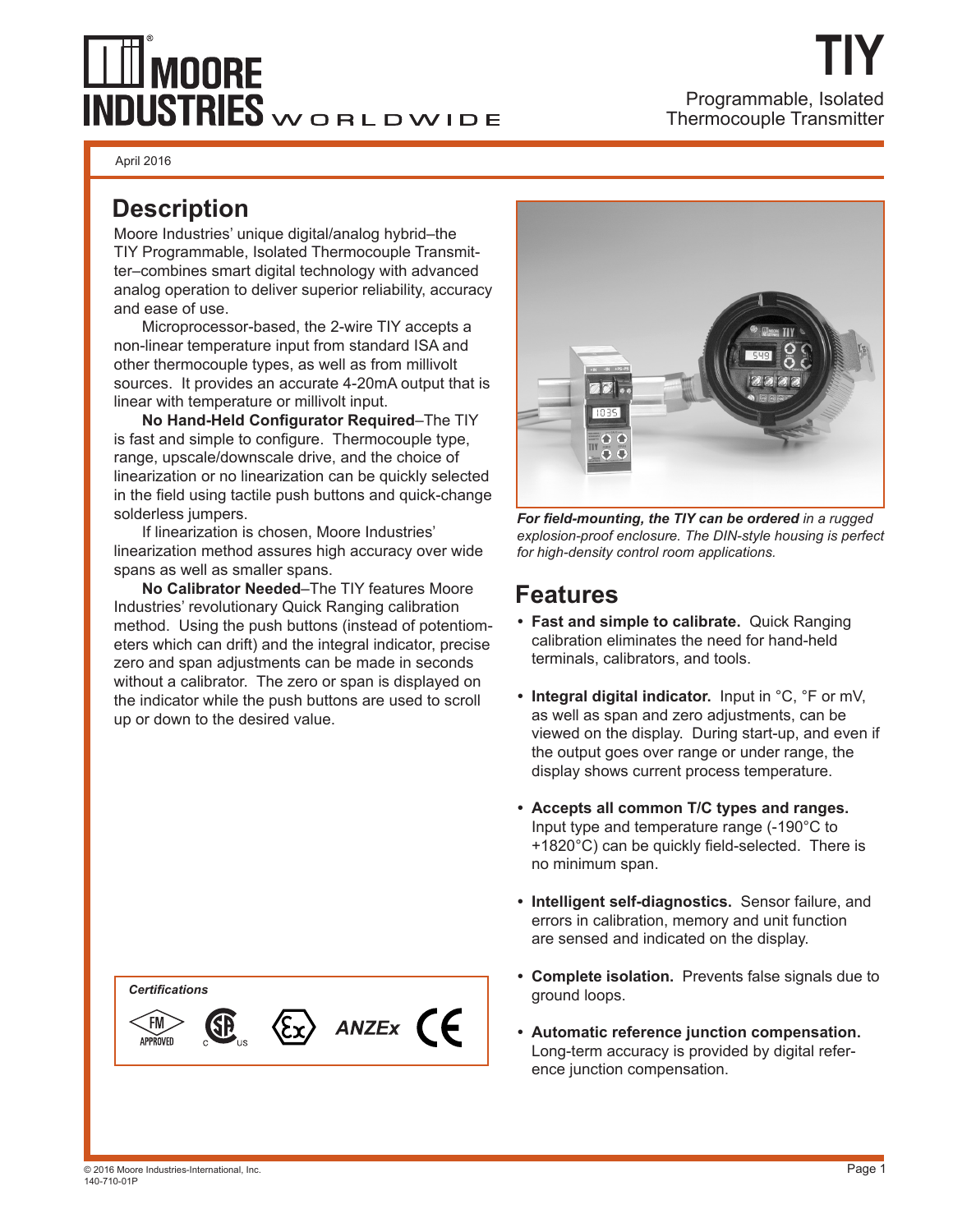## **Specifications**

**Performance Output Accuracy: ±0.05% Performance Common Mode Rejection:** Adjustments Zero and Span: Adjusted via of span (maximum input-totactile push buttons on front At least 120dB at 50Hz/60Hz **(continued) Isolation:** 500Vrms galvanic output error is the sum of of unit the input, output and isolation between input and **Range:** Span changes within Reference Junction output terminals an input range (see Range Compensation accuracy **RFI/EMI Protection:** Codes in Table 1) are made values. See Table 1 and When tested according to with push buttons; changing Figure 1 for details.) SAMA Standard PMC 33.1, Range Code selection is done **Ripple:** Less than protection rates: by changing the positions of 10mVp-p maximum (up to DIN and HP/FL Housings: solderless jumpers  $10$ V/m – A B C  $\leq$ 0.1% of frequencies of 120Hz) measured across a maximum span **Indicators Type:** 4-digit LCD indicates 250 ohm load resistor 2LG and 2LS (HP housing in input value in °C, °F or mil-**Burnout Protection:** livolts (jumper-selectable); also explosion-proof enclosure): 30V/m - ABC 0.025% of Upscale drive is the indicates zero and full scale standard factory configuramaximum span values, problem codes, and tion; downscale drive can < high or low table limit warnings be configured via a **Operation:** -40°C to +82°C **Ambient Display Accuracy:** solderless jumper Temperature (-40°F to +180°F) ±0.1% of maximum span for **Operating Limits:** No Momentary, recoverable range code, ±1 count damage up to ±42V on input dimming of display may occur and ±60V on output at low temperatures **DIN Housing: Weight Output Protection: Effect (except reference**  141 grams (5 ounces) Transient protection and **junction compensation): HP Housing:** reverse polarity protection ±0.01% of maximum span/°C 184 grams (6.5 ounces) **Output Current Limiting: Reference Junction**  125% of span, typical; **Compensation Effect:** 130% of span, maximum ±0.75°C/50°C change in **Load Capability:**  ambient temperature  $Ohms = \frac{(Vp - 12V)}{}$ 0.024 *Certifi cations* **TIY-HP TIY-HP in BH or SB2 Housing CSA Group (Canadian Standards Associations): CSA Group (Canadian Standards Association):** GP. **Intrinsically-Safe Explosion-Proof** Class I, Division 1, Groups A\*, B, C & D Class I, Division 1, Groups A, B, C, D, T4 Class II, III, Groups E, F & G

**FM Global Group (FM Approvals): Non-Incendive** Class I, Division 2, Groups A, B, C, D

**CE Conformant** – EMC Directive 2014/30/EU: EN61326

#### **TIY-DIN**

**Non-Incendive**

**FM Global Group (FM Approvals):**

**CE Conformant** – EMC Directive 2014/30/EU:  $C \epsilon$ <sup>CE COM</sup>

Class I, Division 2, Groups A, B, C, D

 Type 4X, IP66 Ambient Temp. Range: -20°C to +85°C; T4  *\*For U.S. Group A applications, seal all conduits within 18" \*For U.S. Group A applications, seal all conduits within 18"* \***Factory Mutual Approvals (FM Global Group):**  $\left\langle \widehat{\mathsf{FM}} \right\rangle$  **Explosion-Proof & Dust-Ignition Proof** Class I, Division 1, Groups A\*, B, C & D Class II & III, Division 1, Groups E, F & G  **Environmental Protection: Type 4X & IP66** T6 @ 60°C Maximum Operating Ambient  *\*For Group A applications, seal all conduits within 18"* **Test Safe – ANZEx (Australia) Flameproof** Ex d IIC T6 (Tamb 60°C) ANZEx 07.3027 **ISSeP – ATEX**  $\bf \Omega$ **Flameproof**  $\textcircled{k}\right)$  II 2 G Ex d IIC T6 Gb **E** II 2 D Ex tb IIIC Db T85°C IP66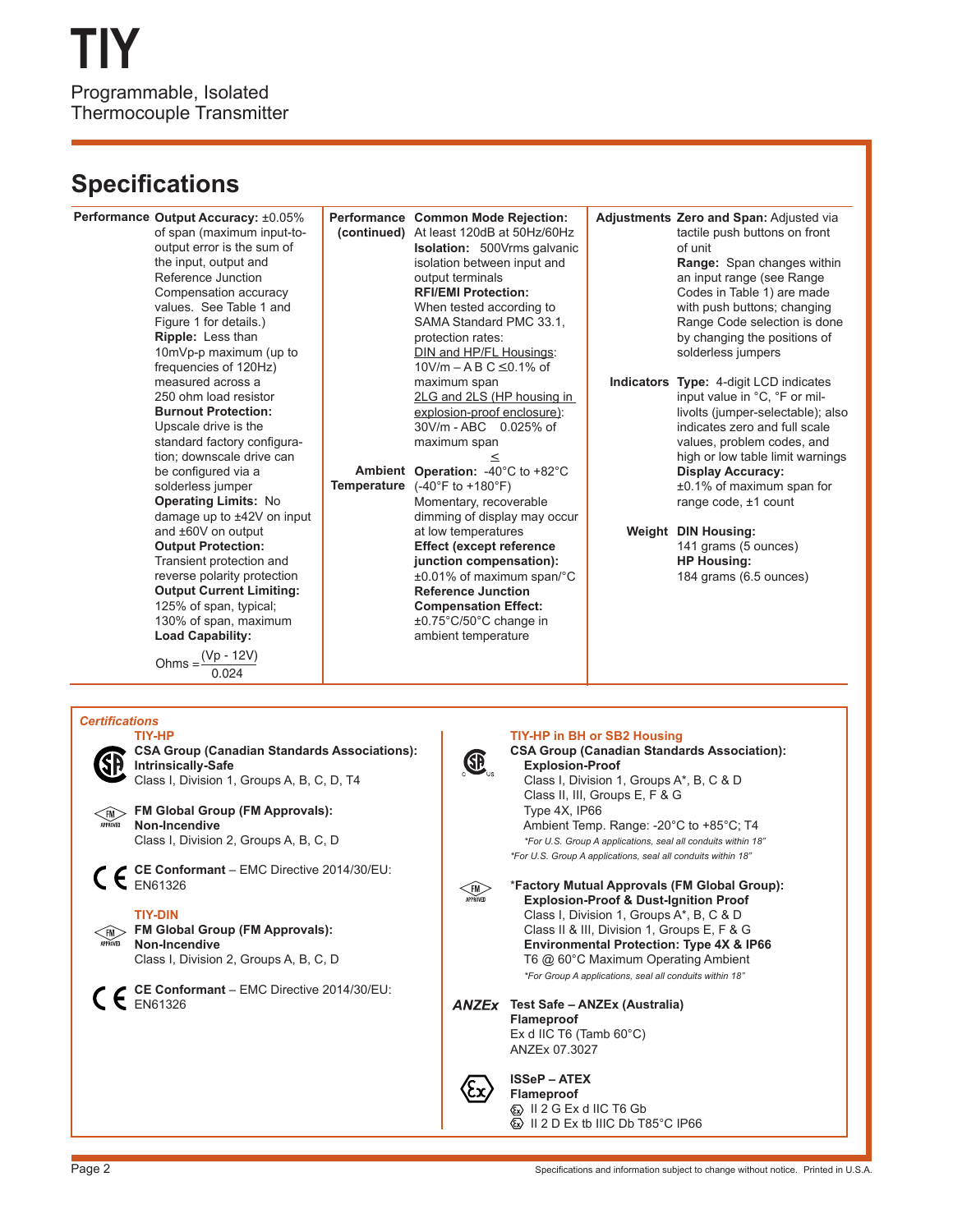| Unit       | Input                                                        | Output                                                         | <b>Power</b>                                           | <b>Options</b>                                                                                                                                                                                                                                                                                                                                                                                                                                                                                                                                                                                                                                                                                                                                                               | <b>Housing</b>                                                                                                                                                                                                                                                                                                                                                                                                                                                                                                                                                                                                                                                                                                                                                                                                                                                                                                                                                                                                                                                                                                                                                                                                                                                                                                                                                                                                                                                                                                                                                                                                                                                                              |  |  |
|------------|--------------------------------------------------------------|----------------------------------------------------------------|--------------------------------------------------------|------------------------------------------------------------------------------------------------------------------------------------------------------------------------------------------------------------------------------------------------------------------------------------------------------------------------------------------------------------------------------------------------------------------------------------------------------------------------------------------------------------------------------------------------------------------------------------------------------------------------------------------------------------------------------------------------------------------------------------------------------------------------------|---------------------------------------------------------------------------------------------------------------------------------------------------------------------------------------------------------------------------------------------------------------------------------------------------------------------------------------------------------------------------------------------------------------------------------------------------------------------------------------------------------------------------------------------------------------------------------------------------------------------------------------------------------------------------------------------------------------------------------------------------------------------------------------------------------------------------------------------------------------------------------------------------------------------------------------------------------------------------------------------------------------------------------------------------------------------------------------------------------------------------------------------------------------------------------------------------------------------------------------------------------------------------------------------------------------------------------------------------------------------------------------------------------------------------------------------------------------------------------------------------------------------------------------------------------------------------------------------------------------------------------------------------------------------------------------------|--|--|
| <b>TIY</b> | See<br>Range<br>Codes<br>(e.g., J1,<br>K2, N1)<br>in Table 1 | 4-20MA<br>into<br>600 ohms<br>with<br>24Vdc<br>power<br>supply | 12-30DC<br>(required<br>for -ISC<br>option)<br>12-42DC | -DD Downscale Drive-output goes<br>downscale within two seconds after an<br>open input or an instrument fault is<br>detected (Upscale or Downscale Drive is<br>jumper-selectable)<br>-DDX** Direct Downscale Drive-output<br>goes downscale on open input. Output<br>will not exceed process value on open<br>input or reconnection of an open input<br>-NL Configured to provide output<br>linear with input, rather than linear with<br>temperature (jumper-selectable)<br>-SP1 Low temperature range for J- and<br>T-type thermocouples (replaces N1 and<br>N2 Range Codes)<br>-SP2 Required for B1 Range Code<br>(replaces S1 Range Code)<br>-CE EMC conformant<br>-ISC Intrinsically-Safe, CSA<br>(12-30Vdc power required)                                             | <b>BH2NG</b> (*) or ( $\uparrow$ ) Aluminum Explosion-Proof<br>enclosure with two $\frac{1}{2}$ -inch NPT entry ports and a<br>glass cover<br><b>BH2TG</b> (*) or ( $\uparrow$ ) Aluminum Explosion-Proof<br>enclosure with two 3/4-inch NPT entry ports and a<br>glass cover<br><b>BH2MG</b> (*) or ( $\uparrow$ ) Aluminum Explosion-Proof<br>enclosure with two M20 x 1.5 NPT entry ports and a<br>glass cover<br><b>BH3NG</b> (*) or ( $\uparrow$ ) Aluminum Explosion-Proof<br>enclosure with three 1/2-inch NPT entry ports and a<br>glass cover<br><b>BH3TG</b> (*) or ( $\uparrow$ ) Aluminum Explosion-Proof<br>enclosure with two 3/4-inch NPT side-entry ports, one<br>1/2-inch NPT bottom-entry port and a glass cover<br><b>BH3MG</b> (*) or ( $\uparrow$ ) Aluminum Explosion-Proof<br>enclosure with two M20 x 1.5 metric side-entry<br>ports, one 1/2-inch NPT bottom-entry port, and a<br>glass cover<br><b>D2LC</b> 2-Hub, low base, clear cover, NEMA 4X<br>(IP 66) enclosure<br>D2LS 2-Hub, low base, solid black cover,<br>NEMA 4X (IP 66) enclosure<br>HP Hockey-puck housing (only) includes spring<br>clips for mounting in the above enclosures<br>FL Hockey-puck housing with flanges for surface or<br>relay track mounting<br>* Either A or E suffix (comes supplied with 2" pipe mount hardware)<br>A suffix indicates ANZEx/TestSafe (Ex d)<br>Flameproof approvals (i.e. BH2MGA)<br>E suffix indicates ATEX (Ex d and tD) Flameproof approvals<br>(i.e. BH2MGE)<br><b>‡P</b> suffix indicates enclosure comes equipped with base plate and<br>U-bolts for mounting on a 2-inch pipe (i.e. BH2NGP)<br>See BH and D-BOX Datasheets for additional information. |  |  |
| <b>TIY</b> | See<br>Range<br>Codes<br>(e.g., J1,<br>K2, N1)<br>in Table 1 | 4-20MA<br>into<br>600 ohms<br>with<br>24Vdc<br>power<br>supply | 12-42DC                                                | -DD Downscale Drive-output goes<br>downscale within two seconds after an<br>open input or an instrument fault is<br>detected (Upscale or Downscale Drive is<br>jumper-selectable)<br>-DDX** Direct Downscale Drive-output<br>goes downscale on open input. Output<br>will not exceed process value on open<br>input or reconnection of an open input<br>-NL Configured to provide output<br>linear with input, rather than linear with<br>temperature (jumper-selectable)<br>-SP1 Low temperature range for J- and<br>T-type thermocouples (replaces N1 and<br>N2 Range Codes)<br>-SP2 Required for B1 Range Code<br>(replaces S1 Range Code)<br>*Consult factory for availability.<br>** The DDX option prohibits the TIY from being<br>configured for an upscale failsafe. | <b>DIN</b> DIN housing mounts on "G" or Top Hat Rail                                                                                                                                                                                                                                                                                                                                                                                                                                                                                                                                                                                                                                                                                                                                                                                                                                                                                                                                                                                                                                                                                                                                                                                                                                                                                                                                                                                                                                                                                                                                                                                                                                        |  |  |

### TIY / MV1-0-75MV / 4-20MA / 12-42DC [BH2NG]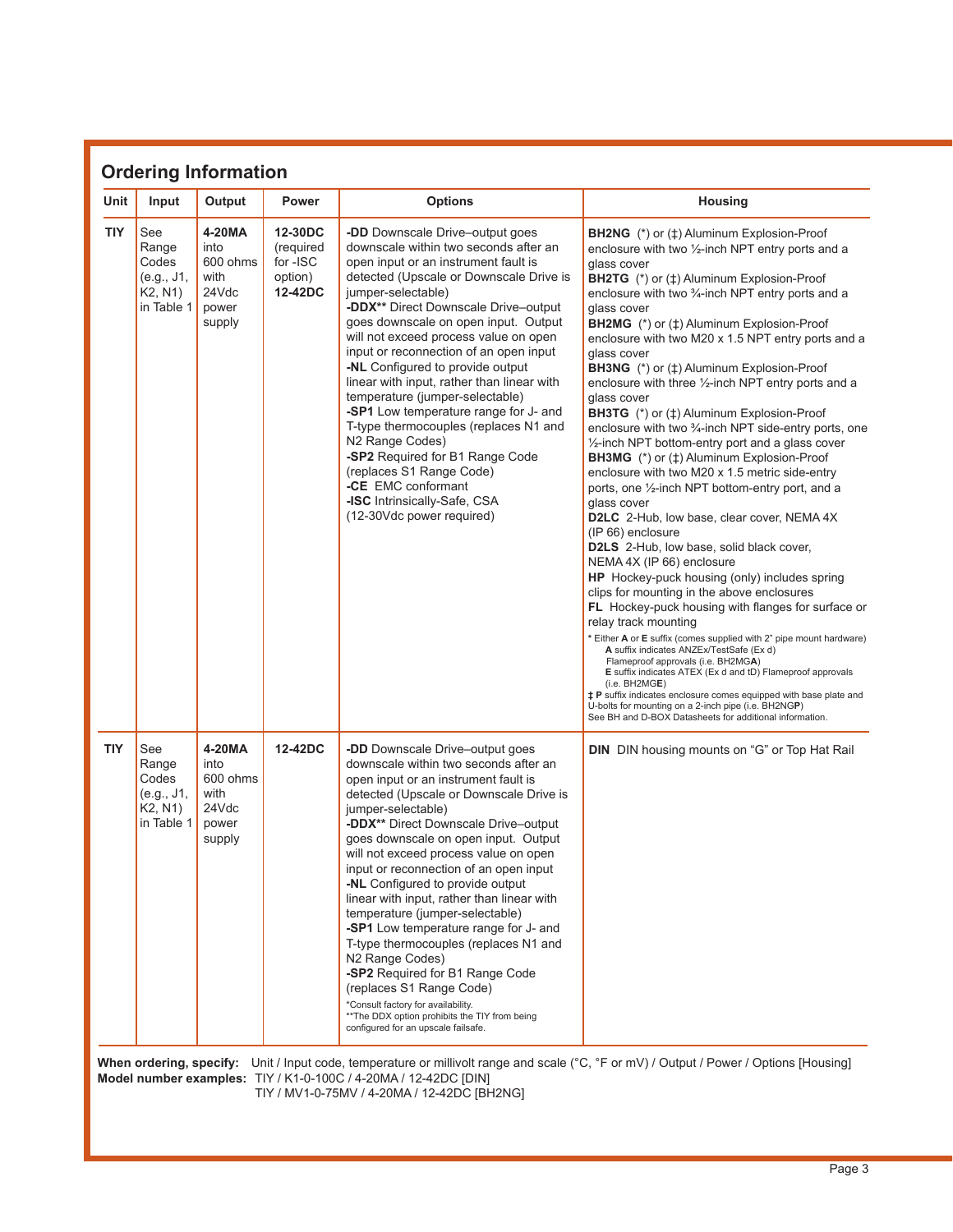| Input                            | Range                     | Lower <sup>1</sup>                                                                                                                             | <b>Range Limits</b><br>Upper <sup>2</sup> | <b>Accuracy</b>                              |                     |                                                  |  |  |  |  |  |
|----------------------------------|---------------------------|------------------------------------------------------------------------------------------------------------------------------------------------|-------------------------------------------|----------------------------------------------|---------------------|--------------------------------------------------|--|--|--|--|--|
| <b>Type</b>                      | Code                      | $(= to 4mA)$                                                                                                                                   | $(= to 20mA)$                             | Input                                        | Output <sup>3</sup> | <b>Reference</b><br><b>Junction Compensation</b> |  |  |  |  |  |
| <b>Thermocouple Input Ranges</b> |                           |                                                                                                                                                |                                           |                                              |                     |                                                  |  |  |  |  |  |
| J                                | J <sub>1</sub>            | $-50^{\circ}$ C (-58 $^{\circ}$ F)                                                                                                             | 450°C (842°F)                             | ±0.08°C (±0.14°F)                            | ±0.05% of span      | ±0.25°C (±0.45°F)                                |  |  |  |  |  |
|                                  | J2                        | $-50^{\circ}$ C (-58 $^{\circ}$ F)                                                                                                             | 760°C (1400°F)                            | $±0.25^{\circ}C(±0.45^{\circ}F)$             | ±0.05% of span      | ±0.25°C (±0.45°F)                                |  |  |  |  |  |
|                                  | $J3^*$                    | $-130^{\circ}$ C (-202 $^{\circ}$ F)                                                                                                           | 130°C (266°F)                             | $±0.6^{\circ}C$ (±0.10 $^{\circ}F$ )         | $±0.05\%$ of span   | ±0.25°C (±0.45°F)                                |  |  |  |  |  |
| Κ                                | K <sub>1</sub>            | $-50^{\circ}$ C (-58 $^{\circ}$ F)                                                                                                             | 450°C (842°F)                             | $±0.10°C$ (±0.18°F)                          | ±0.05% of span      | ±0.25°C (±0.45°F)                                |  |  |  |  |  |
|                                  | <b>K2</b>                 | $-50^{\circ}$ C ( $-58^{\circ}$ F)                                                                                                             | 1370°C (2498°F)                           | $±0.30^{\circ}C(±0.54^{\circ}F)$             | $±0.05%$ of span    | $±0.25^{\circ}$ C (±0.45 $^{\circ}$ F)           |  |  |  |  |  |
|                                  | E <sub>1</sub>            | $-10^{\circ}$ C (14 $^{\circ}$ F)                                                                                                              | 350°C (662°F)                             | $±0.10°C$ (±0.18°F)                          | $±0.05\%$ of span   | ±0.25°C (±0.45°F)                                |  |  |  |  |  |
| E                                | E <sub>2</sub>            | $-100^{\circ}$ C (-148 $^{\circ}$ F)                                                                                                           | 1000°C (1832°F)                           | $±0.25^{\circ}C(±0.45^{\circ}F)$             | ±0.05% of span      | ±0.25°C (±0.45°F)                                |  |  |  |  |  |
|                                  | E <sub>3</sub>            | $-100^{\circ}$ C (-148 $^{\circ}$ F)                                                                                                           | $50^{\circ}$ C (122 $^{\circ}$ F)         | $±0.06^{\circ}C(±0.10^{\circ}F)$             | $±0.05\%$ of span   | ±0.25°C (±0.45°F)                                |  |  |  |  |  |
|                                  | T <sub>1</sub>            | $-50^{\circ}$ C ( $-58^{\circ}$ F)                                                                                                             | 400°C (752°F)                             | $±0.10°C$ (±0.18°F)                          | ±0.05% of span      | ±0.25°C (±0.45°F)                                |  |  |  |  |  |
| T                                | T <sub>2</sub>            | $-100^{\circ}$ C (-148 $^{\circ}$ F)                                                                                                           | 100°C (212°F)                             | $\pm 0.08^{\circ}$ C ( $\pm 0.14^{\circ}$ F) | $±0.05\%$ of span   | $\pm 0.25^{\circ}$ C ( $\pm 0.45^{\circ}$ F)     |  |  |  |  |  |
|                                  | $T3*$                     | $-190^{\circ}$ C (-310 $^{\circ}$ F)                                                                                                           | 50°C (122°F)                              | $\pm 0.12^{\circ}$ C ( $\pm 0.21^{\circ}$ F) | ±0.05% of span      | ±0.25°C (±0.45°F)                                |  |  |  |  |  |
| $\mathsf{R}$                     | R <sub>1</sub>            | $-18^{\circ}$ C (0 $^{\circ}$ F)                                                                                                               | 1760°C (3200°F)                           | $±0.60^{\circ}C$ (±1.08 $^{\circ}F$ )        | $±0.05%$ of span    | $\pm 0.25^{\circ}$ C ( $\pm 0.45^{\circ}$ F)     |  |  |  |  |  |
| S                                | S <sub>1</sub>            | $-18^{\circ}$ C (0 $^{\circ}$ F)                                                                                                               | 1760°C (3200°F)                           | $±0.50^{\circ}$ C (±0.90 $^{\circ}$ F)       | $±0.05%$ of span    | ±0.25°C (±0.45°F)                                |  |  |  |  |  |
|                                  | N <sub>1</sub>            | $-50^{\circ}$ C (-58 $^{\circ}$ F)                                                                                                             | 1300°C (2372°F)                           | $±0.40^{\circ}C(±0.72^{\circ}F)$             | ±0.05% of span      | ±0.25°C (±0.45°F)                                |  |  |  |  |  |
| ${\sf N}$                        | N <sub>2</sub>            | $-50^{\circ}$ C ( $-58^{\circ}$ F)                                                                                                             | 700°C (1292°F)                            | $±0.15^{\circ}C(±0.27^{\circ}F)$             | $±0.05\%$ of span   | ±0.25°C (±0.45°F)                                |  |  |  |  |  |
| B                                | <b>B1**</b>               | 200°C (392°F)                                                                                                                                  | 1820°C (3308°F)                           | ±0.80°C (±1.44°F) <sup>4</sup>               | $±0.05\%$ of span   | ±0.25°C (±0.45°F)                                |  |  |  |  |  |
| <b>Millivolt Input Ranges</b>    |                           |                                                                                                                                                |                                           |                                              |                     |                                                  |  |  |  |  |  |
|                                  | MV <sub>1</sub>           | $-10mV$                                                                                                                                        | 75mV                                      | 10 microvolts                                | ±0.05% of span      | N/A                                              |  |  |  |  |  |
| mV                               | MV <sub>2</sub><br>$-6mV$ |                                                                                                                                                | 24mV                                      | 3.4 microvolts                               | $±0.05\%$ of span   | N/A                                              |  |  |  |  |  |
|                                  | $-10mV$<br>MV3            |                                                                                                                                                | 7mV                                       | 2 microvolts                                 | $±0.05%$ of span    | N/A                                              |  |  |  |  |  |
| No Code                          | <b>PRG</b>                | Specify when input type and range are undetermined or when unit will be stocked as a universal spare (PRG<br>default is $J1-0-100^{\circ}C$ ). |                                           |                                              |                     |                                                  |  |  |  |  |  |

*Table 1. Range Codes for Thermocouple and Millivolt Input Ranges*

\*SP1 option required for J3 and T3 Range Codes (replaces N1 and N2 Range Codes).

\*\* SP2 option required for B1 Range Code (replaces S1 Range Code).

#### **NOTES**

- 1. The TIY output will limit at values which are 5% of maximum span lower than this value and will then display "–LO–".
- 2. The TIY output will not exceed values which are 10% of maximum span greater than this value. When exceeded, the display reads "–HI–".
- 3. Output accuracy is in relation to the unit's calibrated span (±0.05% of actual span that will be used for the application).
- 4. Valid for 400°C and above.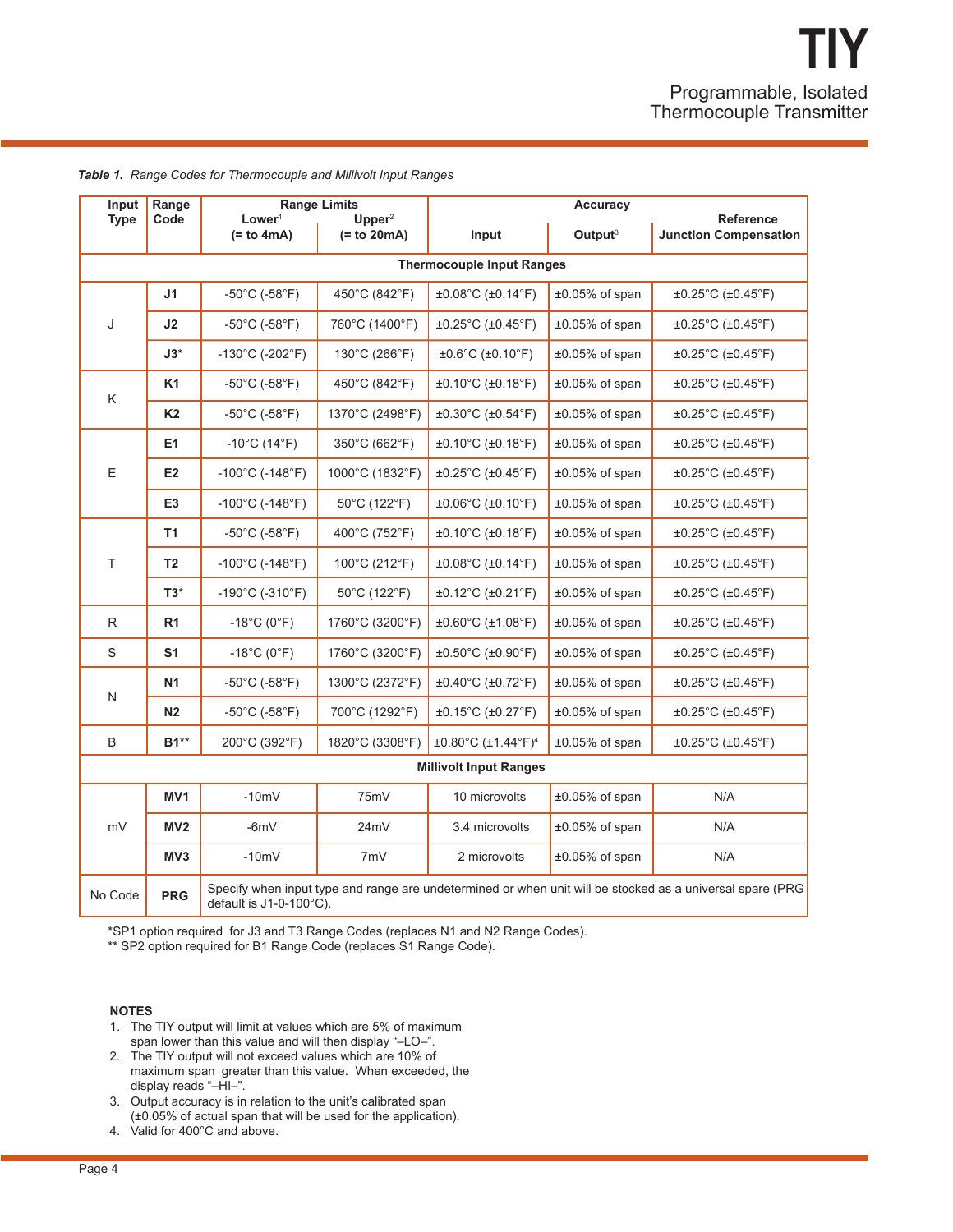





*Figure 3. Outline Dimensions for FL and HP Housings*